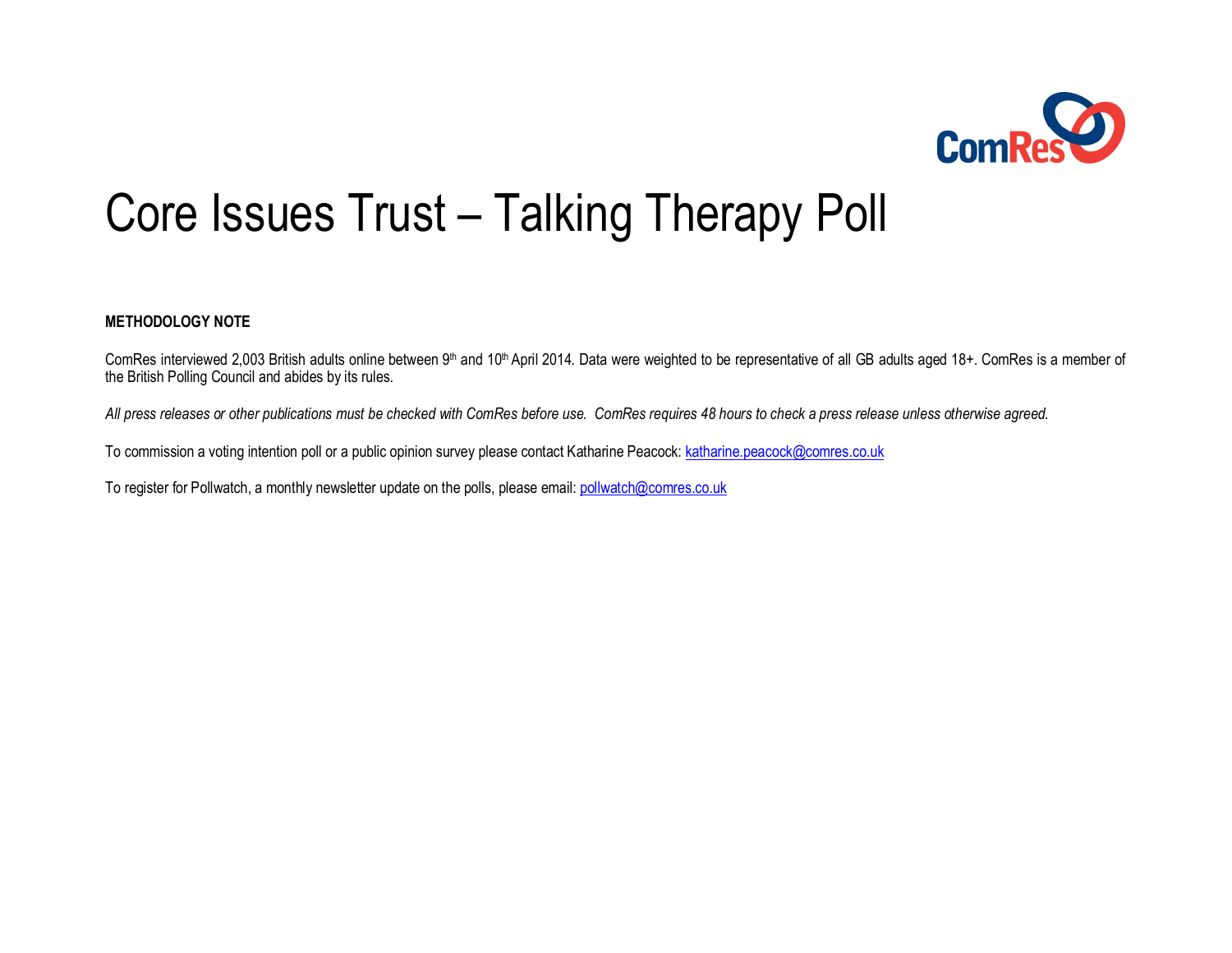Absolutes/col percents

#### Table 1

**reduce these feelings. This therapy has not been shown to be harmful. In principle, would you support or oppose such a ban? Base: All respondents Q.1 An MP is trying to change the law in order to ban therapists from offering verbal (talking) therapy to people who are attracted to people of the same sex but who want to**

|                        |       |      | Gender | Age   |       |       |       |       |       |     | Social Class   |                |     | Region        |               |                       |                          |               |  |
|------------------------|-------|------|--------|-------|-------|-------|-------|-------|-------|-----|----------------|----------------|-----|---------------|---------------|-----------------------|--------------------------|---------------|--|
|                        | Total | Male | Female | 18-24 | 25-34 | 35-44 | 45-54 | 55-64 | $65+$ | AB  | C <sub>1</sub> | C <sub>2</sub> | DE  | South<br>East | Mid-<br>lands | North<br>Eng-<br>land | Wales &<br>South<br>West | Scot-<br>land |  |
| Unweighted base        | 2003  | 966  | 1037   | 164   | 323   | 369   | 375   | 310   | 462   | 708 | 513            | 282            | 500 | 503           | 527           | 531                   | 271                      | 171           |  |
| Weighted base          | 2003  | 982  | 1021   | 241   | 321   | 381   | 341   | 300   | 420   | 541 | 581            | 421            | 461 | 509           | 529           | 503                   | 289                      | 174           |  |
| NET: Support           | 474   | 242  | 233    | 76    | 104   | 82    | 72    | 54    | 87    | 128 | 148            | 94             | 105 | 127           | 128           | 125                   | 60                       | 34            |  |
|                        | 24%   | 25%  | 23%    | 31%   | 32%   | 22%   | 21%   | 18%   | 21%   | 24% | 25%            | 22%            | 23% | 25%           | 24%           | 25%                   | 21%                      | 20%           |  |
| Support strongly       | 200   | 97   | 103    | 38    | 47    | 30    | 33    | 18    | 34    | 60  | 63             | 30             | 47  | 54            | 58            | 51                    | 21                       | 16            |  |
|                        | 10%   | 10%  | 10%    | 16%   | 15%   | 8%    | 10%   | 6%    | 8%    | 11% | 11%            | 7%             | 10% | 11%           | 11%           | 10%                   | 7%                       | 9%            |  |
| Support                | 275   | 145  | 130    | 37    | 57    | 52    | 39    | 36    | 53    | 68  | 84             | 64             | 58  | 73            | 70            | 75                    | 39                       | 18            |  |
|                        | 14%   | 15%  | 13%    | 16%   | 18%   | 14%   | 12%   | 12%   | 13%   | 13% | 15%            | 15%            | 13% | 14%           | 13%           | 15%                   | 13%                      | 10%           |  |
| Oppose                 | 495   | 237  | 258    | 68    | 72    | 81    | 81    | 86    | 107   | 144 | 152            | 84             | 115 | 124           | 130           | 124                   | 63                       | 55            |  |
|                        | 25%   | 24%  | 25%    | 28%   | 23%   | 21%   | 24%   | 29%   | 25%   | 27% | 26%            | 20%            | 25% | 24%           | 25%           | 25%                   | 22%                      | 32%           |  |
| Oppose strongly        | 342   | 182  | 159    | 36    | 40    | 54    | 80    | 59    | 73    | 97  | 92             | 71             | 82  | 99            | 86            | 66                    | 70                       | 21            |  |
|                        | 17%   | 19%  | 16%    | 15%   | 12%   | 14%   | 24%   | 19%   | 17%   | 18% | 16%            | 17%            | 18% | 19%           | 16%           | 13%                   | 24%                      | 12%           |  |
| NET: Oppose            | 837   | 420  | 417    | 104   | 112   | 135   | 162   | 145   | 179   | 242 | 244            | 154            | 197 | 222           | 216           | 190                   | 132                      | 76            |  |
|                        | 42%   | 43%  | 41%    | 43%   | 35%   | 35%   | 47%   | 48%   | 43%   | 45% | 42%            | 37%            | 43% | 44%           | 41%           | 38%                   | 46%                      | 44%           |  |
| Don't know/ Prefer not | 692   | 320  | 371    | 61    | 105   | 164   | 107   | 102   | 154   | 171 | 189            | 173            | 159 | 160           | 185           | 187                   | 96                       | 63            |  |
| to say                 | 35%   | 33%  | 36%    | 25%   | 33%   | 43%   | 31%   | 34%   | 37%   | 32% | 32%            | 41%            | 35% | 31%           | 35%           | 37%                   | 33%                      | 36%           |  |

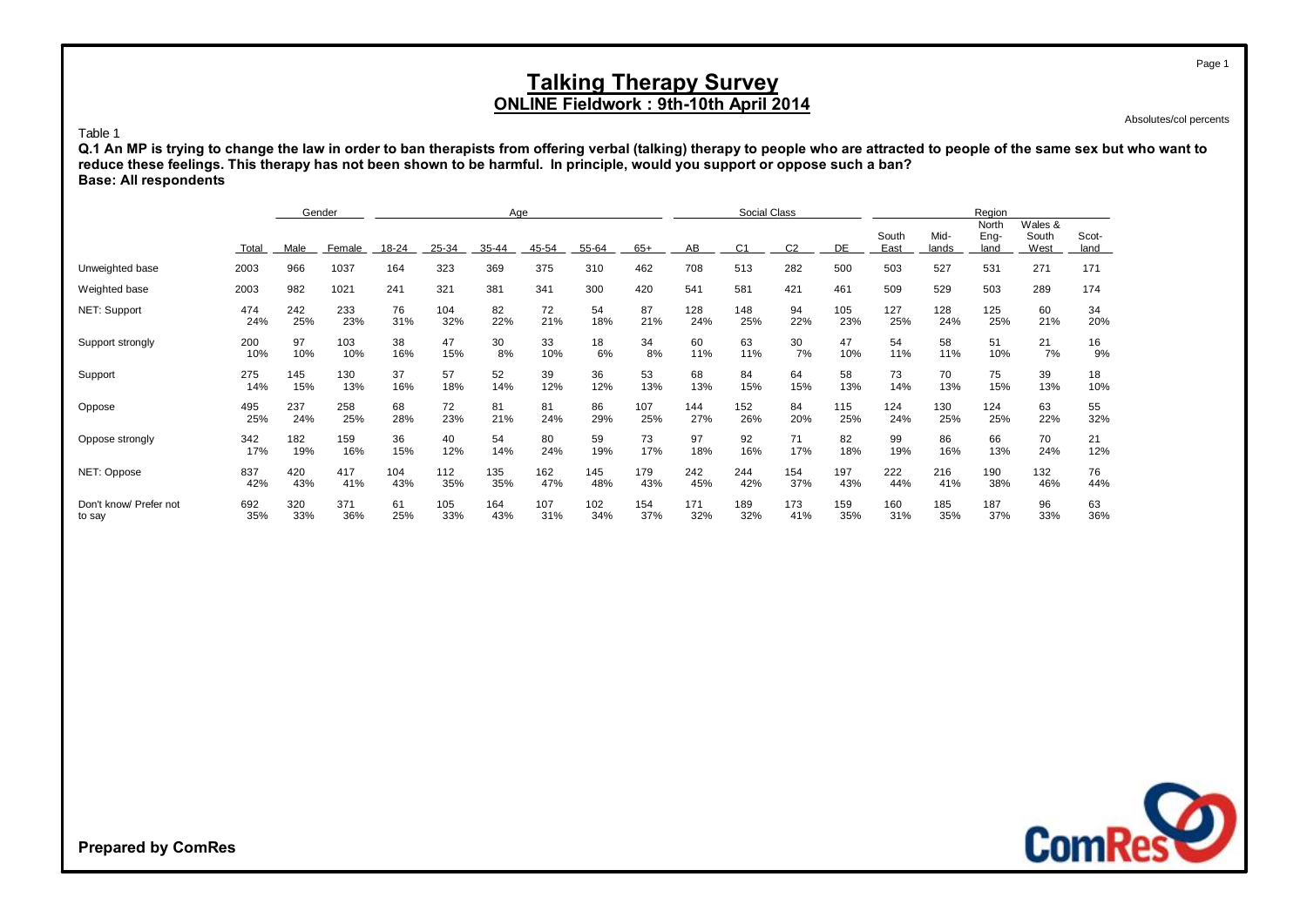Absolutes/col percents

#### Table 1

**Q.1 An MP is trying to change the law in order to ban therapists from offering verbal (talking) therapy to people who are attracted to people of the same sex but who want to reduce these feelings. This therapy has not been shown to be harmful. In principle, would you support or oppose such a ban? Base: All respondents**

|                                  |              |                   |            | Q.3/4/5 Voting Intention (including Squeeze & DK/Refuse at Q.4) |             | Voted in 2010 General Election |                       |                |                       |                       |                    |                   |            |                          |
|----------------------------------|--------------|-------------------|------------|-----------------------------------------------------------------|-------------|--------------------------------|-----------------------|----------------|-----------------------|-----------------------|--------------------|-------------------|------------|--------------------------|
|                                  | <b>Total</b> | Conser-<br>vative | Labour     | Lib Dem                                                         | <b>UKIP</b> | Green                          | <b>SNP</b>            | Plaid<br>Cymru | <b>BNP</b>            | Some other<br>party   | DK/Refuse<br>at Q4 | Conser-<br>vative | Labour     | Liberal<br>Demo-<br>crat |
| Unweighted base                  | 2003         | 496               | 565        | 138                                                             | 321         | 69                             | 47                    | 6              | 12                    | 13                    | 320                | 616               | 442        | 391                      |
| Weighted base                    | 2003         | 492               | 569        | 130                                                             | 324         | 62                             | 51                    | $\overline{7}$ | 11                    | 19                    | 327                | 615               | 439        | 380                      |
| NET: Support                     | 474<br>24%   | 100<br>20%        | 177<br>31% | 28<br>22%                                                       | 71<br>22%   | 27<br>43%                      | 12<br>23%             | 22%            | $\overline{4}$<br>39% | 4<br>19%              | 55<br>17%          | 123<br>20%        | 129<br>29% | 100<br>26%               |
| Support strongly                 | 200<br>10%   | 30<br>6%          | 83<br>15%  | 11<br>8%                                                        | 29<br>9%    | 17<br>27%                      | 5<br>11%              | ۰.<br>۰.       | 3<br>25%              | ۰.<br>۰.              | 20<br>6%           | 43<br>7%          | 56<br>13%  | 45<br>12%                |
| Support                          | 275<br>14%   | 70<br>14%         | 94<br>16%  | 17<br>13%                                                       | 42<br>13%   | 10<br>16%                      | 6<br>12%              | 22%            | 14%                   | 4<br>19%              | 35<br>11%          | 80<br>13%         | 74<br>17%  | 56<br>15%                |
| Oppose                           | 495<br>25%   | 137<br>28%        | 141<br>25% | 41<br>32%                                                       | 77<br>24%   | 11<br>18%                      | 16<br>31%             | ۰<br>۰         | 3<br>31%              | $\overline{2}$<br>10% | 60<br>18%          | 172<br>28%        | 105<br>24% | 100<br>26%               |
| Oppose strongly                  | 342<br>17%   | 92<br>19%         | 89<br>16%  | 25<br>19%                                                       | 66<br>20%   | 11<br>17%                      | $\overline{7}$<br>15% | 3<br>41%       | $\overline{2}$<br>21% | $\overline{2}$<br>10% | 44<br>14%          | 116<br>19%        | 63<br>14%  | 71<br>19%                |
| NET: Oppose                      | 837<br>42%   | 228<br>46%        | 231<br>40% | 66<br>51%                                                       | 143<br>44%  | 22<br>35%                      | 23<br>46%             | 3<br>41%       | 6<br>53%              | 4<br>20%              | 104<br>32%         | 289<br>47%        | 168<br>38% | 171<br>45%               |
| Don't know/ Prefer not<br>to say | 692<br>35%   | 163<br>33%        | 162<br>28% | 36<br>28%                                                       | 110<br>34%  | 14<br>22%                      | 16<br>32%             | 2<br>37%       | 9%                    | 11<br>61%             | 168<br>51%         | 203<br>33%        | 142<br>32% | 108<br>29%               |



**Prepared by ComRes**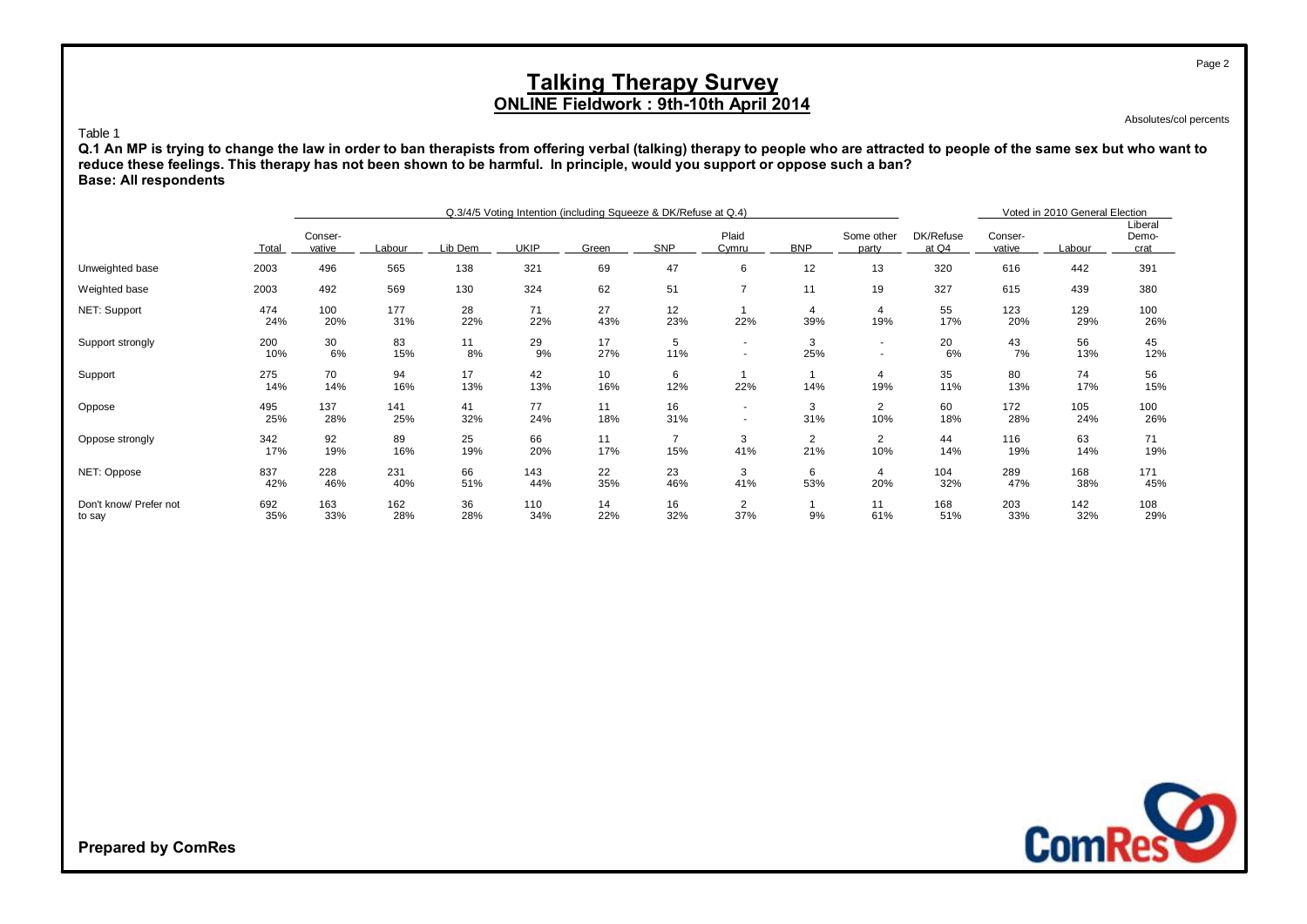Absolutes/col percents

## Table 2

**Q.2 Please imagine a scenario in which a married man with wife and children would like a therapist who offers 'talking therapy' to try to help him reduce his feelings of sexual attraction towards other men, in order to hold his family together. Do you believe that he should be permitted such help or should he be refused it? Base: All respondents**

|                                     |             |            | Gender     | Age        |            |            |            |            |            | Social Class |            |            |            | Region        |               |                       |                          |               |
|-------------------------------------|-------------|------------|------------|------------|------------|------------|------------|------------|------------|--------------|------------|------------|------------|---------------|---------------|-----------------------|--------------------------|---------------|
|                                     | Total       | Male       | Female     | 18-24      | 25-34      | 35-44      | 45-54      | 55-64      | $65+$      | AB           | C1         | C2         | DE         | South<br>East | Mid-<br>lands | North<br>Eng-<br>land | Wales &<br>South<br>West | Scot-<br>land |
| Unweighted base                     | 2003        | 966        | 1037       | 164        | 323        | 369        | 375        | 310        | 462        | 708          | 513        | 282        | 500        | 503           | 527           | 531                   | 271                      | 171           |
| Weighted base                       | 2003        | 982        | 1021       | 241        | 321        | 381        | 341        | 300        | 420        | 541          | 581        | 421        | 461        | 509           | 529           | 503                   | 289                      | 174           |
| He should be permitted<br>such help | 1281<br>64% | 628<br>64% | 653<br>64% | 132<br>55% | 171<br>53% | 234<br>62% | 214<br>63% | 216<br>72% | 313<br>75% | 342<br>63%   | 374<br>64% | 271<br>64% | 294<br>64% | 336<br>66%    | 335<br>63%    | 298<br>59%            | 202<br>70%               | 109<br>63%    |
| He should be refused<br>such help   | 240<br>12%  | 126<br>13% | 113<br>11% | 49<br>20%  | 55<br>17%  | 43<br>11%  | 46<br>13%  | 19<br>6%   | 28<br>7%   | 76<br>14%    | 68<br>12%  | 34<br>8%   | 62<br>14%  | 59<br>12%     | 65<br>12%     | 62<br>12%             | 30<br>10%                | 24<br>14%     |
| Don't know/ Prefer not<br>to say    | 482<br>24%  | 227<br>23% | 255<br>25% | 60<br>25%  | 95<br>29%  | 103<br>27% | 81<br>24%  | 65<br>22%  | 79<br>19%  | 122<br>23%   | 140<br>24% | 116<br>28% | 104<br>23% | 114<br>22%    | 128<br>24%    | 143<br>28%            | 57<br>20%                | 41<br>23%     |



**Prepared by ComRes**